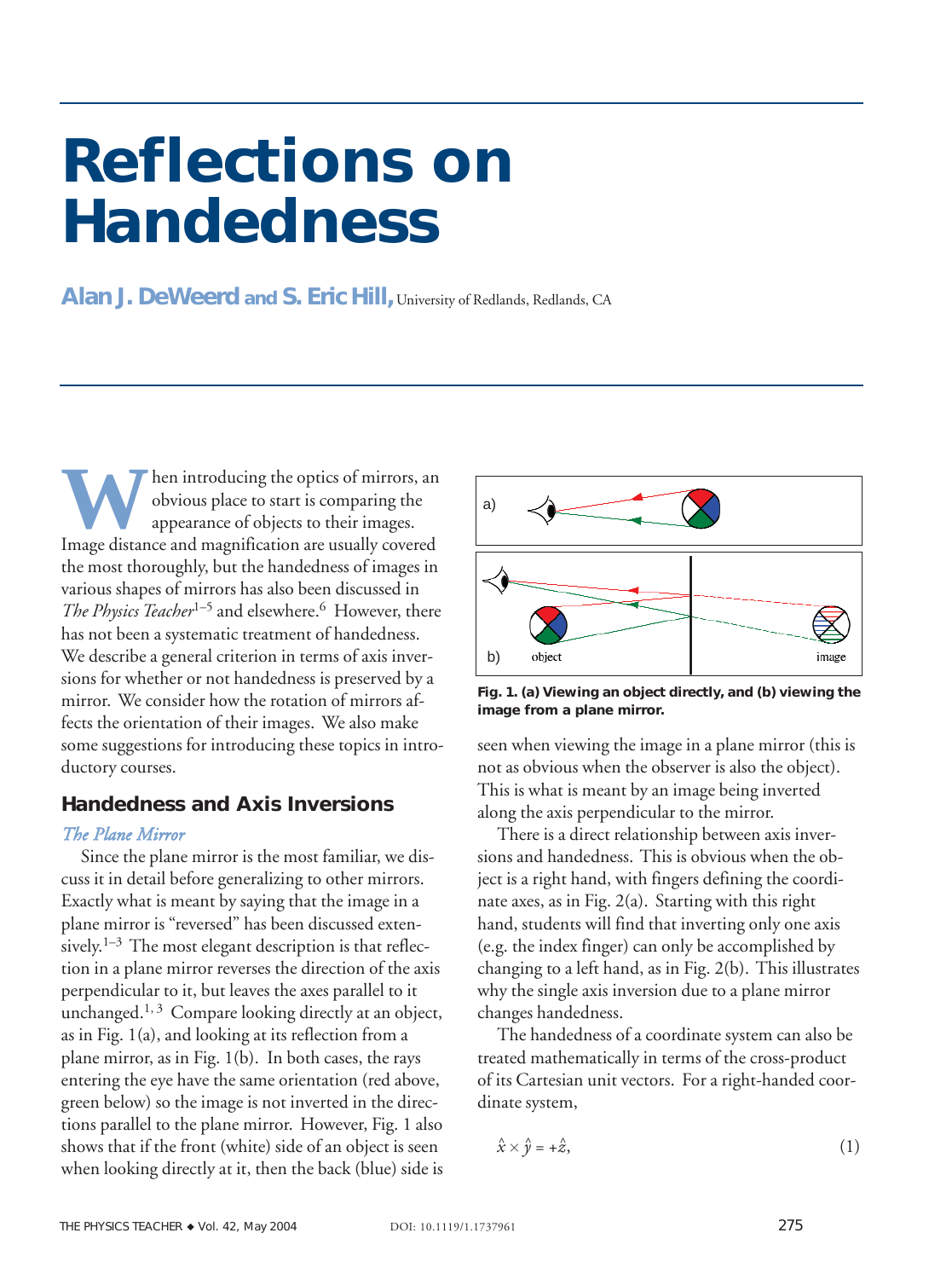

**Fig. 2. Three-finger coordinate systems with right hands in dark gloves and left hands in light gloves. (a) A right-handed coordinate system, (b) one axis inverted, (c) two axes inverted, (d) three axes inverted.** 

and for a left-handed coordinate system,

$$
\hat{x} \times \hat{y} = -\hat{z}.\tag{2}
$$

Suppose the original coordinates (associated with an object) are right handed as in Fig. 2(a). Inverting one axis (*x*) corresponds to the coordinate transformation:

$$
\hat{x} \to -\hat{x}', \hat{y} \to \hat{y}', \hat{z} \to \hat{z}',
$$

so  $(-\hat{x}') \times \hat{y}' = \hat{z}'$  or  $\hat{x}' \times \hat{y}' = -\hat{z}'$ , which is a lefthanded system such as in Fig. 2(b).

## *Other Mirrors*

In general, the handedness of an image is related to the number of axes inverted by a mirror. Inverting two axes  $(x \text{ and } y)$  turns the right hand in Fig. 2(a) into the right hand in Fig. 2(c), so handedness is preserved. This corresponds to the coordinate transformation:  $\hat{x} \to -\hat{x}''$ ,  $\hat{y} \to -\hat{y}''$ ,  $\hat{z} \to \hat{z}''$ , so  $(-\hat{x}'') \times (-\hat{y}'')$ =  $\hat{x}'' \times \hat{y}''$ = +  $\hat{z}''$ , which is right handed. Finally, inverting all three axes turns the right hand in Fig. 2(a) into the left hand in Fig. 2(d), so handedness changes. The coordinate transformation is:  $\hat{x} \to -\hat{x}^{\prime\prime\prime}$ ,  $\hat{y} \to -\hat{y}^{\prime\prime\prime}$ ,  $\hat{z} \to z$ -*ẑ'''*, so (-*x̂'''*)× (-*ŷ'''*)= *x̂'''* × *ŷ'''*= -*ẑ'''*, which is left handed. In summary, if an odd (even) number of axes



**Fig. 3. Image formation by (a) a concave cylindrical with the object outside the focal length and (b) a double mirror.**

are inverted, handedness is changed (preserved).

This simple rule gives insight into the effects of various mirrors on handedness. All mirrors invert front to back like the plane mirror. Concave cylindrical and spherical mirrors with the object inside the focal length, and convex cylindrical and spherical mirrors with any object placement do not invert any other axis, so they affect handedness in the same way as a plane mirror does. More discussion is required for concave cylindrical and spherical mirrors with the object outside the focal length, and for double and triple mirrors — perpendicular combinations of two and three plane mirrors.<sup>5</sup> Although the last two produce multiple images, we focus on the corner image that is formed by two (three) reflections for a double (triple) mirror.<sup>3</sup>

Figure 3 illustrates image formation by the concave cylindrical mirror with the object outside the focal length, and by the double mirror. Comparing the orientation of the red and green rays in Fig. 3 and in Fig. 1(a) reveals that these mirrors invert two perpendicular axes, front to back (blue to white) and top to bottom (red to green). It is interesting to note that the concave cylindrical mirror achieves this with single reflections of rays, while the double mirror achieves the same axis inversion with pairs of reflections. With their two axes inversions, both of these mirrors preserve handedness.

An alternative explanation of the double mirror is easily extended to the triple mirror, where illustration is difficult. In general, the image from one mirror can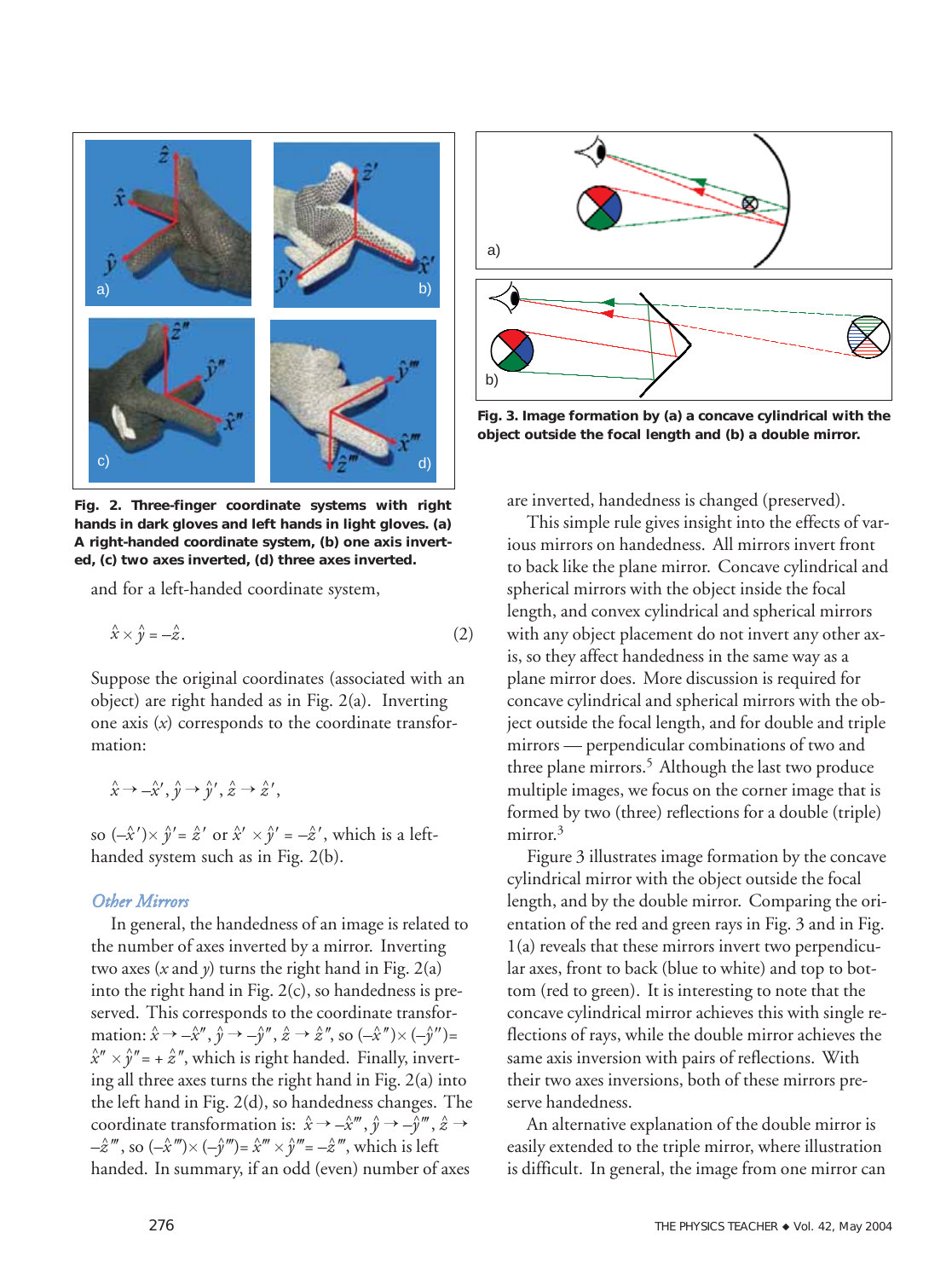

**Fig. 4. The object reflects in mirror A to produce image a, which reflects in mirror B to produce corner image c.**

be considered the object for another.<sup>7</sup> Figure 4 illustrates that when the object is reflected in mirror A to produce image a, the axis perpendicular to A is inverted. Considering image a to be the object for mirror B, the reflection producing corner image c inverts the axis perpendicular to B. The result of the two reflections from the two perpendicular plane mirrors is the inversion of two perpendicular axes. Applying the same reasoning to the triple mirror, since the corner image is produced by a series of three reflections in three perpendicular plane mirrors, it is inverted along three perpendicular axes. The three axis inversions correspond to a change of handedness.

A concave spherical mirror with the object outside the focal length achieves the same result as the triple mirror does, but with single reflections. Any cross section of this mirror inverts the image as in Fig. 3(a).

|    | a) |
|----|----|
| b) | c) |
| d) | e) |

**Fig. 5. Axes of rotation for (a) plane, (b) concave cylindrical, (c) double, (d) concave spherical, and (e) triple mirrors.**

Therefore, in addition to inverting front to back, the mirror inverts the two perpendicular axes along its face. Again, inverting all three axes results in a change of handedness. It should be emphasized that while students may initially identify their images as "upside down" in either this or the triple mirror, they are in fact completely inverted (front to back, left to right, and top to bottom).

Table I summarizes the effects of all of these mirrors on handedness and axis inversions. Pairs of stu-

| <b>Effects of Mirror</b>                     | <b>Type of Mirror</b>                                                                                       |                                 |
|----------------------------------------------|-------------------------------------------------------------------------------------------------------------|---------------------------------|
|                                              | <b>Single Reflections</b>                                                                                   | <b>Multiple Reflections</b>     |
| • changes handedness<br>• inverts one axis   | Plane mirror<br>Convex cylindrical & spherical mirrors<br>Concave cylindrical/spherical with object inside* |                                 |
| • preserves handedness<br>• inverts two axes | Concave cylindrical mirror with object outside*                                                             | Double mirror's corner<br>image |
| •changes handedness<br>• inverts three axes  | Concave spherical mirror with object outside*                                                               | Triple mirror's corner<br>image |

| Table I. Classification of mirrors. |  |  |
|-------------------------------------|--|--|
|-------------------------------------|--|--|

**\*** The location of the objects "inside" or "outside" are relative to the focal length.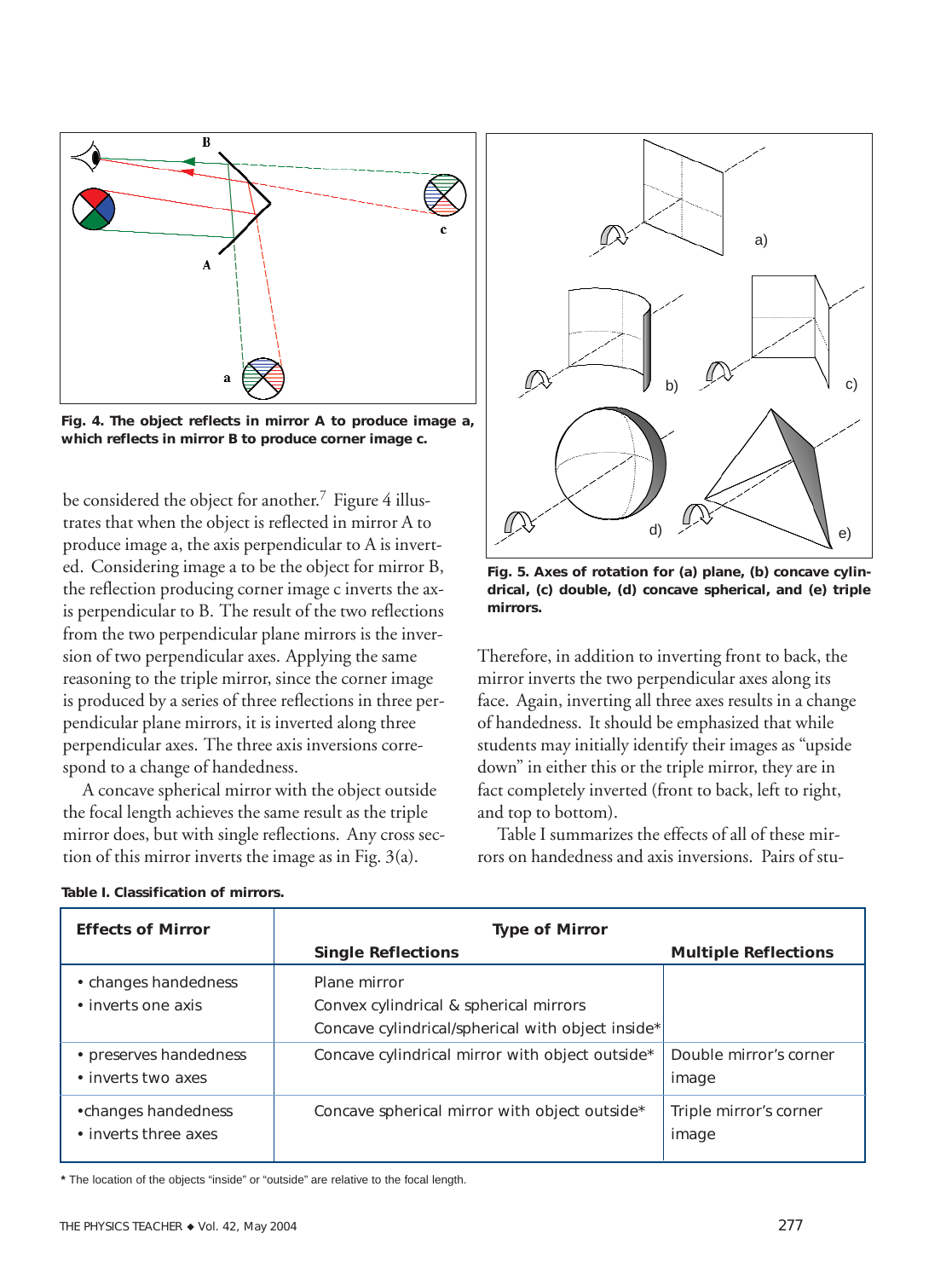dents can explore these effects in the following way. One student holds up a right hand, as in Fig. 2(a), in front of a mirror. A second student attempts to reproduce the image hand's orientation with either a left or a right hand. Comparing each other's hands, they can determine the number of axes (fingers) that have their directions reversed and if handedness has changed.

# **Rotating Mirrors and (Sometimes) Images**

A phenomenon closely related to handedness is how an image changes for a fixed object as a mirror is rotated. This can be explained in terms of axis inversions, and in certain cases, simply by the symmetry of the mirror. Figure 5 shows the axes of rotation that will be considered for the various mirrors discussed.

Since the plane mirror does not invert any axis perpendicular to the axis of rotation, an image in it does not change as the mirror is rotated. This also follows from symmetry of the plane mirror about the axis of rotation. Similarly, rotating any other mirror that is symmetric about its rotation axis, such as a spherical mirror, leaves an image unchanged. In the cases of the concave spherical mirror with the object outside the focal length and the triple mirror,<sup>5</sup> all three coordinate axes are inverted. Regardless of how the three coordinate axes are chosen, this results in a complete inversion of the image, so rotating these mirrors does not affect an image's orientation.

The mirrors that invert two axes (and preserve handedness) produce more interesting results when they are rotated, so they make intriguing displays.<sup>4,5,6</sup> The concave cylindrical mirror with the object outside the focal length and the double mirror both invert the axis of rotation and one axis perpendicular to that, so they have the same effect on the image's orientation. Figure 6 shows the result of these two axis inversions with a double mirror in three different orientations. The orientation of the mirror in Fig. 6(a) is the same as in Fig.  $5(c)$ . Notice in Figs.  $6(b)$  and  $(c)$ that the image has rotated in the same direction as the mirror, but through twice the angle.<sup>5</sup> Indeed, when the mirror is rotated through 180°, the image rotates through 360° and back to its original orientation, as expected from the symmetry of the mirror.

Since it is the relative orientation of the mirror and an object that is important, students can make obser-



**Fig. 6. The change in the image of a fixed object with rotation of the double mirror. The noninverting axis of the mirror is (a) vertical, (b) rotated clockwise by 45, and (c) horizontal (rotated by 90).**

vations with a stationary double mirror and a rotating object to understand why an image rotates twice as far as the mirror does relative to an object. A student could start by standing upright in front of a mirror that has its inverting axis horizontal, as in Fig. 6(a). If the student tilts to the right by a certain amount, then the image tilts to the student's left (the image's right) by the same amount because the mirror inverts the horizontal axis. The result is that the angle between the student and the image has changed by twice as far as the student tilted.